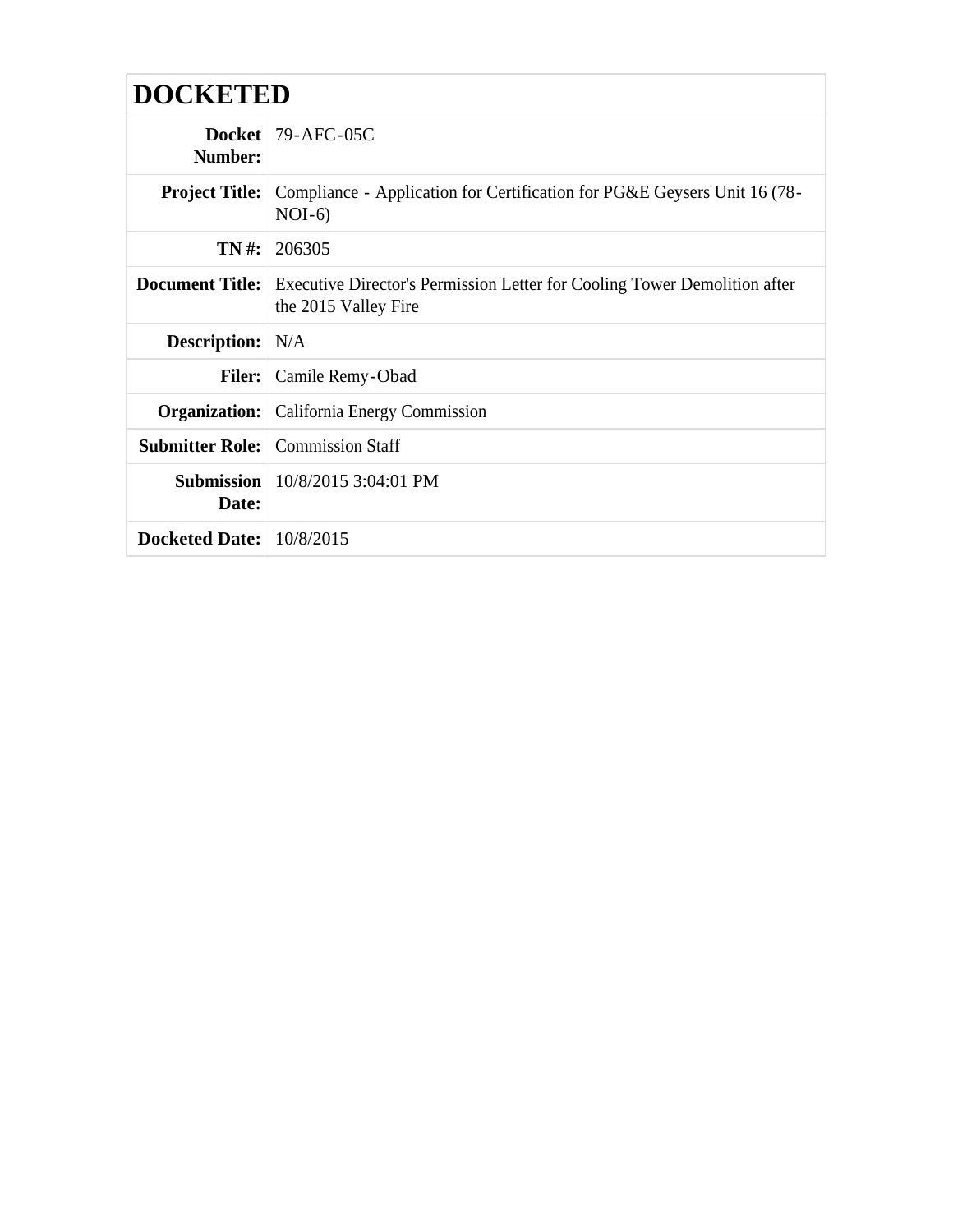**CALIFORNIA ENERGY COMMISSION**  1516 Ninth Street Sacramento, California 95814-5512 www.energy.ca.gov



September 28, 2015

Bruce Carlsen Director - Environmental Services - West & Geysers Calpine Corporation 10350 Socrates Mine Road Middletown, CA 95461

Re: Calpine's Request to Obtain and Implement County-Issued Demolition Permits to Abate Fire Damage to Structures at Geysers 16, 18, and 20

Dear Mr. Carlsen:

This letter responds to Calpine's request to obtain and implement county-issued demolition permits to abate fire damage to structures at Geysers 16, 18, and 20. The Geysers are located in Sonoma and Lake Counties.

In response to the recent wildfires in California, Governor Brown has proclaimed a state of emergency and has issued Executive Order B-33-15, which applies to fires that have affected counties including Lake County. The Executive Order provides that "[t]o the extent it is within their administrative authority, the boards, departments and offices within the California Environmental Protection Agency and the California Natural Resources Agency shall expedite the granting of other authorizations, waivers or permits necessary for the removal, storage, transportation, and disposal of hazardous and non-hazardous debris resulting from the fires, and for other actions necessary for the protection of public health and the environment."

I understand from Energy Commission staff and your legal counsel, that certain structures at Geysers 16, 18, and 20 were seriously damaged by the recent wildfires. I recognize that these fire-damaged structures can pose an immediate threat to public health and safety and that it is important for Calpine to act promptly to eliminate these threats. I therefore authorize Calpine to take steps to immediately obtain demolition permits from Sonoma and Lake Counties and proceed with demolition of these facilities